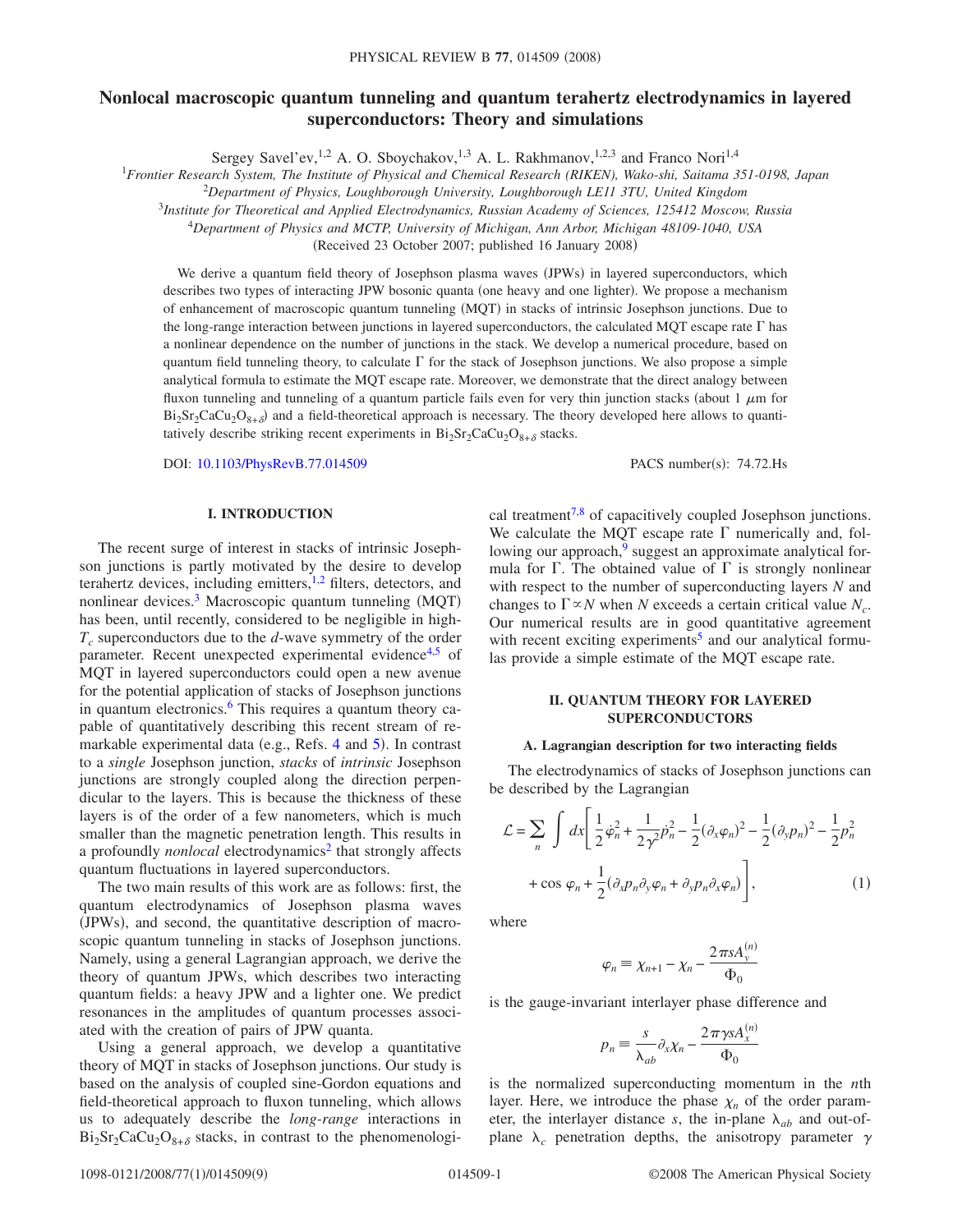$=\lambda_c/\lambda_{ab}$ , flux quantum  $\Phi_0$ , and vector potential  $\vec{A}$ . The inplane coordinate x is normalized by  $\lambda_c$ ; the time t is normalized by  $1/\omega_J$ , where the plasma frequency is  $\omega_J$ ; also,  $\partial_x = \partial/\partial x$ ,  $\partial_y f_n = \lambda_{ab} (f_{n+1} - f_n)/s$ ,  $\dot{\varphi} = \partial \varphi/\partial t$ . Hereafter, time derivative will be denoted by a dot above the symbol (i.e.,  $\dot{\varphi} = \partial \varphi / \partial t$ . The *z* axis is pointed along the magnetic field. Here, we ignore dissipation, which was shown<sup>4[,10](#page-8-3)</sup> to be negligible.

<span id="page-1-0"></span>Varying the action  $S = \int dt \mathcal{L}$  produces the dynamical equations for the phase difference

$$
\ddot{\varphi}_n - \partial_x^2 \varphi_n + \sin \varphi_n + \partial_x \partial_y p_n = 0,
$$
  

$$
\frac{1}{\gamma^2} \ddot{p}_n - \partial_y^2 p_n + p_n + \partial_x \partial_y \varphi_n = 0,
$$
 (2)

which reduces to the usual coupled sine-Gordon equations<sup>11</sup> for  $\gamma^2 \geq 1$ . Note that a Lagrangian approach for stacks of Josephson junctions can be formulated only for *two* interacting fields  $\varphi$  and  $p$ . This is because the vector potential has two components,  $A_x$  and  $A_y$ , in stacks of Josephson junctions, in contrast to one-dimensional Josephson junctions where one component of the vector potential is enough.

Linearizing Eq.  $(2)$  $(2)$  $(2)$  and substituting

$$
p, \varphi \propto \exp(i\omega t + ik_x x + ik_y y),
$$

we derive a biquadratic equation,

$$
(\omega^2 - k_x^2 - 1) \left( \frac{\omega^2}{\gamma^2} - k_y^2 - 1 \right) - k_x^2 k_y^2 = 0,
$$

for the spectrum of the classical JPWs in the continuous limit (i.e.,  $k_y s \le 1$ ) and  $\gamma^2 \ge 1$ . Here,  $k_x$  and  $k_y$  are the wave vectors (momenta in the quantum description; here,  $\hbar = 1$ ) of the JPWs. This equation determines two branches,  $\omega = \omega_a(\vec{k})$  and  $\omega_b(\vec{k})$ , of JPWs,

$$
\omega_a(\vec{k}) = \left(1 + \frac{k_x^2}{1 + k_y^2}\right)^{1/2}, \quad \omega_b(\vec{k}) = \gamma (k_y^2 + 1)^{1/2}, \tag{3}
$$

<span id="page-1-1"></span>up to terms of the order of  $1/\gamma^2$ . The *a* branch describes Josephson plasmons propagating both along and perpendicular to the layers, while the *b* branch describes plasmons propagating only perpendicular to the layers.

#### **B. Quantum plasma waves**

In order to quantize the JPWs, we use the Hamiltonian

$$
\mathcal{H} = \sum_{n} \int dx (\Pi_{\varphi_n} \dot{\varphi}_n + \Pi_{p_n} \dot{p}_n) - \mathcal{L},
$$

with the momenta  $\Pi_{\varphi_n}$  and  $\Pi_{p_n}$  of the  $\varphi_n$  and  $p_n$  fields, and require the standard commutation relations

$$
[\varphi_{n'}(x'), \Pi_{\varphi_n}(x)] = i \delta(x - x') \delta_{nn'},
$$
  

$$
[p_{n'}(x'), \Pi_{p_n}(x)] = i \delta(x - x') \delta_{nn'}
$$

(all other commutators are zero), where  $\delta$  is either a delta function or Kronecker symbol. Expanding cos  $\varphi_n = 1 - \varphi_n^2/2$  $+\varphi_n^4/24-\cdots$ , we can write

$$
\mathcal{H} = \mathcal{H}_0 + \mathcal{H}_{an},
$$

where we include terms up to  $\varphi_n^2$  in  $\mathcal{H}_0$  and the anharmonic terms in  $\mathcal{H}_{an}$ . Diagonalizing  $\mathcal{H}_0$ , we obtain the Hamiltonian for the Bosonic free fields *a* and *b*,

$$
\mathcal{H}_0 = \sum_{k_y} \int \frac{dk_x}{2\pi} [\omega_a(\vec{k}) a^{\dagger} a + \omega_b(\vec{k}) b^{\dagger} b].
$$

The original fields  $\varphi_n$ ,  $p_n$  in Eq. ([1](#page-0-0)) are related to the free Bosonic fields *a* and *b* by

$$
\varphi \approx \frac{a^+ + a}{\sqrt{2\omega_a(\mathbf{k})}} - \mathcal{Z} \frac{b^+ + b}{\gamma \sqrt{2\omega_b(\mathbf{k})}},
$$
  

$$
p \approx \mathcal{Z} \frac{a^+ + a}{\sqrt{2\omega_a(\mathbf{k})}} + \gamma \frac{b^+ + b}{\sqrt{2\omega_b(\mathbf{k})}},
$$

where  $\mathcal{Z} = k_x k_y / (k_y^2 + 1)$ . Equation ([3](#page-1-1)) shows that the "mass" of the *a* quantum equals 1 and for the heavier *b*-quasiparticle is  $\gamma$  in our dimensionless units.

### **C. Analogy with quantum electrodynamics**

The interaction between the *a* and *b* fields, including the self-interaction, occurs due to the *anharmonic* terms in

$$
\mathcal{H}_{\rm an} \approx -\frac{1}{24} \sum_n \int dx \varphi_n^4 + \cdots.
$$

In the leading order with respect to the bosonic field interactions, an *a* particle can create either  $a + a$  or  $a + b$  pairs. Using Eq.  $(3)$  $(3)$  $(3)$ , one can conclude that the amplitudes of these processes have energy thresholds

$$
\omega_a(\vec{k}_1) = 3 \text{ or } \gamma + 2.
$$

Note that it is similar to the 2*mc*<sup>2</sup> rest energy threshold for *e*<sup>−</sup> +*e*<sup>+</sup> *pair creation in usual quantum electrodynamics*. These can result in resonances in the amplitudes of quantum processes (e.g., decay of the  $a$  quanta).

### **III. ENHANCEMENT OF MACROSCOPIC QUANTUM TUNNELING**

Now, we apply this field theory to interpret very recent experiments<sup>5</sup> on MQT in Bi<sub>2</sub>Sr<sub>2</sub>CaCu<sub>2</sub>O<sub>8+ $\delta$ </sub>. We consider a stack of  $N \ge 1$  Josephson junctions having the sizes  $D \times L_z$  in the plane of the junctions and  $L<sub>y</sub>$  across them. To observe MQT, an external current *J*, close to the critical value  $J_c$ , was applied.<sup>5</sup>

#### **A. Effective Lagrangian**

<span id="page-1-2"></span>In the continuous limit and when  $\gamma^2 \gg 1$  $\gamma^2 \gg 1$  $\gamma^2 \gg 1$ , Eq. (2) can be rewritten as

$$
\left(1 - \frac{\partial^2}{\partial y^2}\right) \left[\frac{\partial^2 \varphi}{\partial t^2} + \sin \varphi\right] - \frac{\partial^2 \varphi}{\partial x^2} = 0.
$$
 (4)

Here, the coordinate  $y$  (transverse to the layers) is normalized by  $\lambda_{ab}$ . This stack bridges two bulk superconducting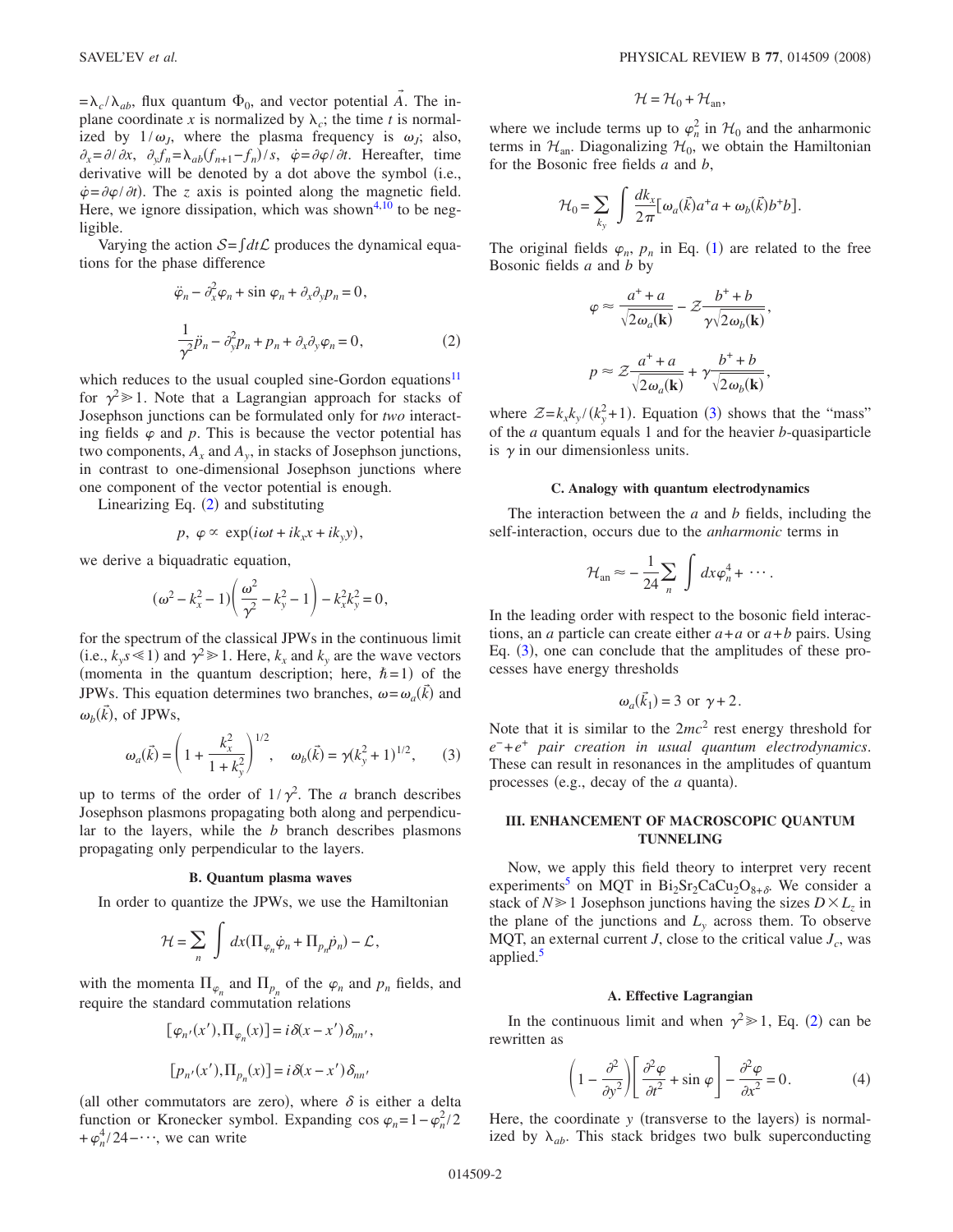sheets. The current close to the critical value flows across the stack and the external magnetic field is zero. We neglect the disturbance that the tunneling fluxon produces in the bulk superconductors. The latter assumption is usual for Josephson system and gives a correct result in the limit of a single junction. In this case, the boundary conditions to Eq. ([4](#page-1-2)) are

$$
\left. \frac{\partial \varphi}{\partial x} \right|_{x=0,d} = \mp \frac{jd}{2}, \quad \left. \frac{\partial \varphi}{\partial y} \right|_{y=0,L} = 0, \quad (5)
$$

<span id="page-2-1"></span>where  $j$  is the current density flowing through the junctions normalized by the critical current density  $i_0$ ,  $L = N_s / \lambda_{ab}$  is the dimensionless size of the system in the *y* direction, *d*  $= D/\lambda_c$ , and *D* is the junction width in the *x* direction.

When tunneling occurs, the phase difference in a junction changes from 0 to  $2\pi$ , which can be interpreted as the tunneling of a fluxon through the contact. This process can be safely described within a semiclassical approximation and we use the approach developed in Refs. [5,](#page-7-4) [9,](#page-8-2) and [12](#page-8-5)[–14](#page-8-6) to calculate the escape rate  $\Gamma$  of a fluxon through the potential barrier.

The probability of quantum tunneling in the semiclassical limit is expressed through the classical action of the system in imaginary time. However, the simplified Eq. ([4](#page-1-2)) has no *Lagrangian*. This occurs because we neglect the second or-der time derivative of the field p in Eq. ([2](#page-1-0)) in the limit  $\gamma^2$  $\rightarrow \infty$  and, as a result, obtain a relation between  $\varphi$  and *p* instead of the second dynamic equation.

In general, we have to use an action of the form in Eq.  $(1)$  $(1)$  $(1)$ with two interacting bosonic fields  $\varphi$  and  $p$ , which could produce a rather cumbersome mathematical problem. In order to avoid this difficulty, we follow the approach described in Refs. [9](#page-8-2) and  $14$  $14$ . First, we seek a solution to Eq.  $(4)$  in imaginary time  $t = i\tau$  in the form

$$
\varphi(\tau, x, y) = \varphi_0(x) + \psi(\tau, x, y),
$$

where  $\varphi_0(x)$  is a steady-state solution corresponding to an energy minimum of the junction's stack. It does not depend on the *y* coordinate and satisfies the equation

$$
\frac{\partial^2 \varphi_0}{\partial x^2} = \sin \varphi_0.
$$
 (6)

<span id="page-2-0"></span>Below, we consider the limit of short junctions  $d \le 1$  (*D*  $\ll \lambda_c$ ), which corresponds to the usual experimental conditions.<sup>5</sup> In this case, the solution of Eq.  $(6)$  $(6)$  $(6)$  with boundary conditions  $[Eq. (5)]$  $[Eq. (5)]$  $[Eq. (5)]$  has the form

$$
\varphi_0(x) = \arcsin(j) + \frac{j}{2} \left( x - \frac{d}{2} \right)^2 + O(x^4).
$$
 (7)

Substituting the expansion  $\varphi = \varphi_0 + \psi$  into Eq. ([4](#page-1-2)) and proceeding to the limit  $d \le 0$ , we derive the following equation for  $\psi(\tau, x, y)$  in imaginary time:

<span id="page-2-2"></span>
$$
\left(1 - \frac{\partial^2}{\partial y^2}\right) \left[ -\frac{\partial^2 \psi}{\partial \tau^2} - j(1 - \cos \psi) + \sqrt{1 - j^2} \sin \psi \right] - \frac{\partial^2 \psi}{\partial x^2} = 0.
$$
\n(8)

We assume that the fluxon tunnels mainly through one of the junctions and we can linearize Eq.  $(8)$  $(8)$  $(8)$  in all junctions

<span id="page-2-3"></span>except this one. We denote the number or label for this junction as *l*. The linearized equation for  $\psi$  is

$$
\left(1 - \frac{\partial^2}{\partial y^2}\right) \left[ -\frac{\partial^2 \psi}{\partial \tau^2} + \bar{\mu}_0 \psi \right] - \frac{\partial^2 \psi}{\partial x^2} = 0, \tag{9}
$$

where

$$
\bar{\mu}_0 = \sqrt{1-j^2}.
$$

This equation is valid in all junctions except for the *l*th junction, where the flux or tunnels located at the position

$$
y_0 = L_1 = \frac{ls}{\lambda_{ab}}.
$$

The function  $\psi(\tau, x, y)$  satisfies the boundary conditions

$$
d\psi/dx = 0 \quad \text{at } x = 0, d
$$

and

$$
d\psi/dy = 0 \quad \text{at } y = 0, L.
$$

Note that the characteristic size of the tunneling fluxon is  $\gamma s \ll \lambda_c$  (this will be shown below) and it can be compared to the junction's width *D*. So, when  $D \ge \gamma s$ , the *x* dependence of  $\psi(\tau, x, y)$  is essential.

The solution to Eq.  $(9)$  $(9)$  $(9)$  with the specified above boundary conditions at  $y=0,L$  and continuity condition at  $y=L_1$ ,  $\psi(\tau, x, L_1+0) = \psi(\tau, x, L_1-0)$  can be written in the form of the following expansion:

<span id="page-2-4"></span>
$$
\psi(\tau, x, y) = \sum_{n=0}^{\infty} \int_0^{\infty} d\rho e^{-\rho \tau} \cos(k_n x) f_n(p, y) \psi_n(p), \quad (10)
$$

where  $k_n = \pi n/d$  and functions

$$
f_n(p, y) = \begin{cases} \frac{\cosh[\nu_n(p)y]}{\cosh[\nu_n(p)L_1]}, & y < L_1 \\ \frac{\cosh[\nu_n(p)(L-y)]}{\cosh[\nu_n(p)(L-L_1)]}, & y > L_1, \end{cases}
$$
(11)

where

$$
\nu_n^2 = 1 + \frac{k_n^2}{\bar{\mu}_0 - p^2}.
$$

The functions  $\psi_n(p)$  in Eq. ([10](#page-2-4)) are derived from the equation for  $\psi$  in the *l*th junction,  $\overline{\psi}(\tau, x) \equiv \psi(\tau, x, L_1)$ . The latter can be derived from the relation between the phase difference and the magnetic field in the *l*th layer. Using the standard relation<sup>15</sup>

<span id="page-2-5"></span>
$$
\frac{\partial \psi}{\partial x}\Big|_{y=L_1} = \frac{8\pi^2 \lambda_{ab}^2 \lambda_c}{c\Phi_0} [J_x(y=L+0) - J_x(y=L-0)],\tag{12}
$$

from Maxwell's equation, and the formula for the critical current  $i_0 = c \Phi_0 / 8 \pi^2 \lambda_c^2 s$ , we obtain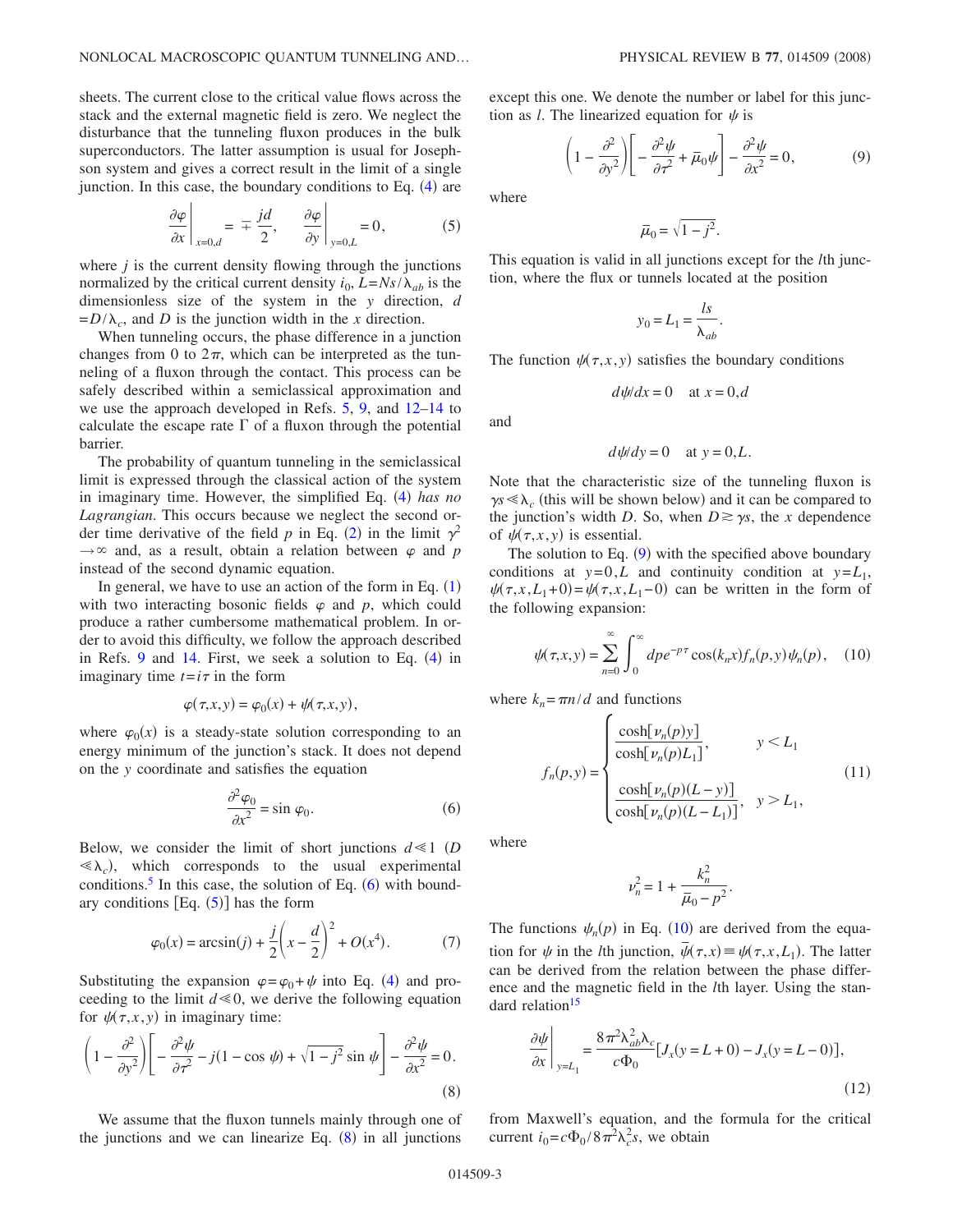$$
\frac{\partial \psi}{\partial x} = \frac{c}{4\pi i_0 \gamma s} \left[ \left( \frac{\partial H}{\partial y} \bigg|_{L_1 + 0} - \frac{\partial H}{\partial y} \bigg|_{L_1 - 0} \right) \right].
$$
 (13)

<span id="page-3-1"></span>Here,  $J_x$  is the x component of the current density and we neglect the *x* dependence of  $\varphi_0(x)$  in left-hand side of Eq.  $(12).$  $(12).$  $(12).$ 

We present the *z* component of the magnetic field in the form  $H = H_0 + \overline{H}$ , where

$$
\frac{\partial H_0}{\partial x} = -\frac{4\pi i_0 \lambda_c}{c} \sin \varphi_0
$$

does not depend on *y*. According to Maxwell's equation, the field  $\overline{H}$  linearly depends on  $\psi$  at  $y \neq L_1$  and can be represented in the form

<span id="page-3-0"></span>
$$
\overline{H}(\tau, x, y) = \sum_{n=1}^{\infty} \int_0^{\infty} dp e^{-p\tau} \sin(k_n x) f_n(p, y) h_n(p), \quad (14)
$$

where  $h_n(p)$  are functions which are independent of the coordinates  $x$  and  $y$ . Substituting the expansion  $[Eq. (14)]$  $[Eq. (14)]$  $[Eq. (14)]$  into Eq. ([13](#page-3-1)), we obtain the relation between the functions  $h_n(p)$ and  $\psi_n(p)$ ,

$$
h_n(p) = \left(\frac{2\pi i_0 \gamma s}{c}\right) \frac{k_n \chi_n(p)}{\nu_n(p)} \psi_n(p),\tag{15}
$$

where

$$
\chi_n = \frac{2\cosh[\nu_n L_1] \cosh[\nu_n (L - L_1)]}{\sinh[\nu_n L]}.\tag{16}
$$

The Maxwell equation in the contact at  $y = L_1$  is nonlinear with respect to  $\bar{\psi}$ ,

$$
-\frac{\partial H}{\partial x} = \frac{4\,\pi i_0 \lambda_c}{c}\Bigg[ \sin(\varphi_0 + \bar{\psi}) - \frac{\partial^2 \psi}{\partial \tau^2} \Bigg].
$$

The continuity condition of the *y* component of the current requires the continuity of the derivative  $\partial H / \partial x$  at  $y = L_1$ . Then, substituting the expansion  $[Eq. (14)]$  $[Eq. (14)]$  $[Eq. (14)]$  into the latter equation, we obtain the following system of equations for  $\psi_n(p)$ :

<span id="page-3-2"></span>
$$
-\frac{\partial^2 \overline{\psi}}{\partial \tau^2} + \overline{\mu}_0 \sin \overline{\psi} - j(1 - \cos \overline{\psi})
$$
  
=  $-\frac{s}{2\lambda_{ab}} \sum_{n=1}^{\infty} \int_0^{\infty} dp e^{-p\tau} \cos(k_n x) \frac{k_n^2 \chi_n(p)}{\nu_n(p)} \psi_n(p),$  (17)

<span id="page-3-3"></span>where

$$
\overline{\psi}(\tau, x) = \sum_{n=0}^{\infty} \int_0^{\infty} dp e^{-p\tau} \cos(k_n x) \psi_n(p).
$$
 (18)

It is well known that the wave with the frequency above plasma frequency,

$$
\omega_p(j) = \omega_j (1 - j^2)^{1/4},
$$

can propagate in the Josephson junctions. Thus, the characteristic time of MQT is certainly lower than  $1/\omega_p$ . On the other hand, the only time scale of the considered problem [Eqs. ([4](#page-1-2)) and ([5](#page-2-1))] is  $1/\omega_p$  and we can consider the MQT as a quasistatic process putting  $p=0$  in  $\nu_n(p)$  and  $\chi_n(p)$  in Eqs. ([17](#page-3-2)). In the case under consideration,  $d \le 1$ , we have

$$
\nu_n = \frac{k_n}{\left(\overline{\mu}_0\right)^{1/2}}
$$

for  $n > 0$ . As a result, we reduce Eqs.  $(17)$  $(17)$  $(17)$  and  $(18)$  $(18)$  $(18)$  to

<span id="page-3-4"></span>
$$
-\frac{\partial^2 \overline{\psi}}{\partial \tau^2} + \overline{\mu}_0 \sin \overline{\psi} - j(1 - \cos \overline{\psi}) = \int_0^d dx' K(x; x') \frac{\partial^2 \overline{\psi}(\tau, x')}{\partial x'^2},
$$
\n(19)

<span id="page-3-6"></span>where the kernel  $K(x; x')$  is

$$
K(x; x') = \frac{\gamma s \sqrt{\overline{\mu}_0}}{D} \sum_{n=1}^{\infty} \cos(k_n x) \cos(k_n x') \frac{\chi'_N(an)}{k_n}
$$
 (20)

<span id="page-3-7"></span>and

$$
\chi_N^l(a) = \frac{2 \cosh(al)\cosh[a(N-l)]}{\sinh(aN)}, \quad a = \frac{\pi \gamma s}{D\sqrt{\overline{\mu}_0}}.\tag{21}
$$

If  $l, N \ge 1$  and  $a \sim 1$ , then  $\chi_N^l(a) \cong 1$ , and the kernel can be calculated explicitly,

$$
K(x; x') = -\frac{\gamma s \sqrt{\bar{\mu}_0}}{2\pi\lambda_c} \ln \left| 4 \sin \left[ \frac{\pi(x - x')}{2d} \right] \sin \left[ \frac{\pi(x + x')}{2d} \right] \right|.
$$
\n(22)

In contrast to Eq.  $(4)$  $(4)$  $(4)$ , Eq.  $(19)$  $(19)$  $(19)$  has a Lagrangian, which can be written in imaginary time  $t = i\tau$  as

<span id="page-3-5"></span>
$$
\mathcal{L}_{\text{eff}}(\tau) = \varepsilon_0 \int_0^d dx \left[ -\frac{1}{2} \left( \frac{\partial \overline{\psi}}{\partial \tau} \right)^2 - \overline{\mu}_0 (1 - \cos \overline{\psi}) + j(\overline{\psi} - \sin \overline{\psi}) + \frac{1}{2} \overline{\psi} \int_0^d dx' K(x; x') \frac{\partial^2 \overline{\psi}}{\partial x'^2} \right],
$$
\n(23)

where

$$
\varepsilon_0 = i_0 L_z \lambda_c / (2e\omega_J)
$$

and  $L_z$  is the size of the junctions in the  $z$  direction. Indeed, it is easy to check that  $\partial^2 K(x; x') / \partial x'^2 = \partial^2 K(x'; x) / \partial x^2$ , and variation of Eq. ([23](#page-3-5)) with respect to  $\bar{\psi}$  gives Eq. ([19](#page-3-4)). Note that, in general, the effective Lagrangian depends on *l* and *N* by means of the functions  $\chi^l_N$ .

#### **B. Field tunneling: Numerical approach**

The tunneling escape rate  $\Gamma$ , that is, the tunneling probability per unit time, can be calculated in the semiclassical approach for a system with a Lagrangian in the general form.<sup>12</sup> In the case of tunneling of a fluxon,  $\Gamma$  can be presented  $as^{5,9,16}$  $as^{5,9,16}$  $as^{5,9,16}$  $as^{5,9,16}$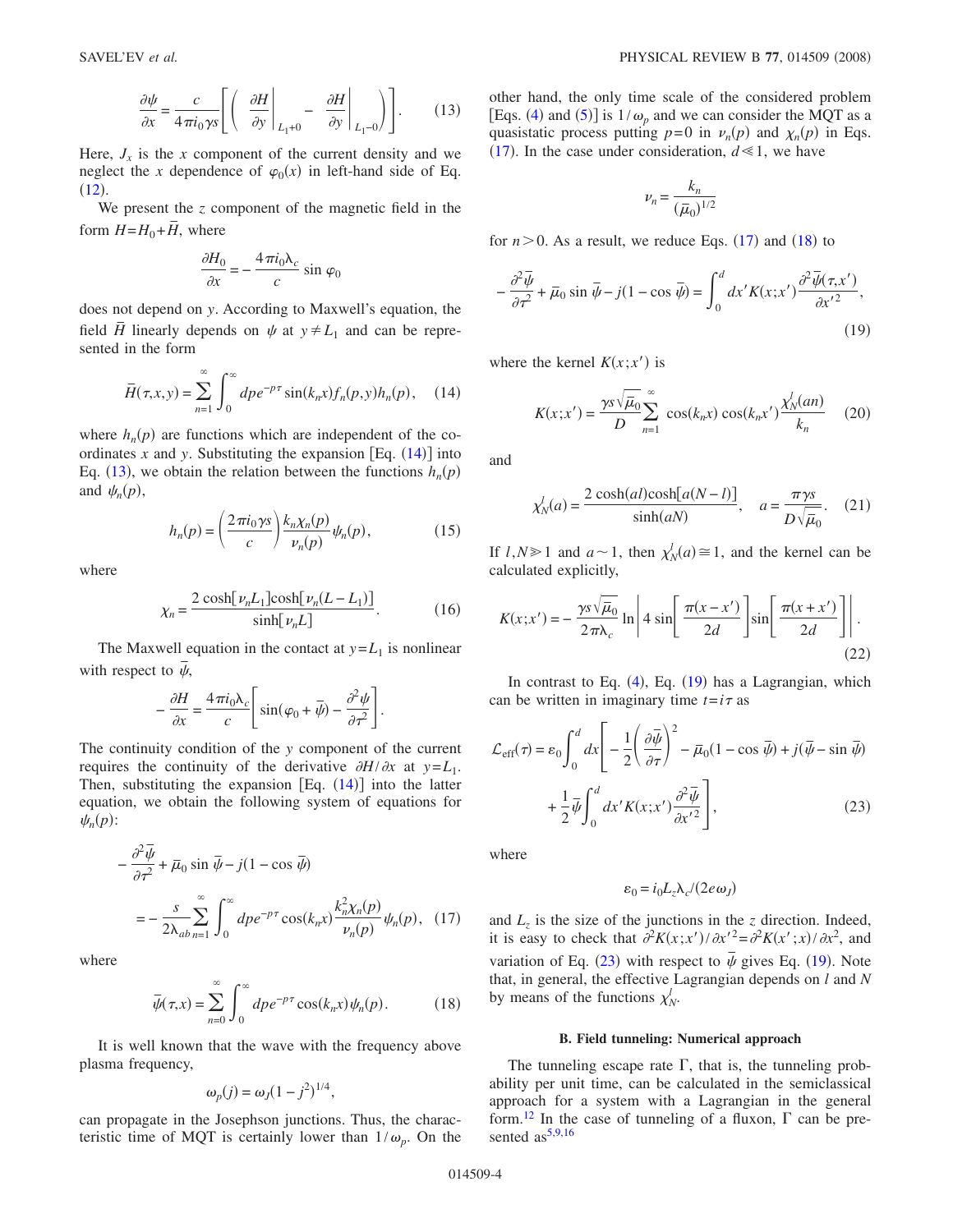<span id="page-4-8"></span>NONLOCAL MACROSCOPIC QUANTUM TUNNELING AND...

$$
\Gamma = \omega_p(j) \sum_{l=0}^{N} \sqrt{\frac{30B_N^l}{\pi}} \exp(-B_N^l), \qquad (24)
$$

where we take into account that the fluxon can tunnel through any junction  $0 < l < N$  of the stack and the tunneling exponent  $B_N^l$  can be expressed via the Lagrangian  $\mathcal{L}_{eff}$  in Eq.  $(23)$  $(23)$  $(23)$  as

$$
B_N^l = -2 \int_0^\infty d\tau \mathcal{L}_{\text{eff}}(\tau). \tag{25}
$$

Since the current *I* in the stack is assumed to be close to the critical value  $I_c(d)$ , we calculate *B* by means of an expansion similar to that developed in our previous paper Ref. [14](#page-8-6) for the study of MQT in a single Josephson junction. We expand the Lagrangian  $[Eq. (23)]$  $[Eq. (23)]$  $[Eq. (23)]$  and the equation of motion Eq. ([19](#page-3-4))] in series of  $\bar{\psi}$  and seek function  $\bar{\psi}$  of the form

$$
\overline{\psi}(\tau, x) = \sum_{n=0}^{\infty} c_n(\tau) \psi_n(x), \qquad (26)
$$

where  $\psi_n$  are orthogonal eigenfunctions of the operator

$$
\hat{L} = \overline{\mu}_0 - \int_0^d dx' K(x; x') \frac{\partial^2}{\partial x'^2}.
$$
 (27)

The tunneling exponent can be expanded  $as<sup>14</sup>$ 

<span id="page-4-6"></span>
$$
B_N^l = \frac{\varepsilon_0}{6} \int_0^\infty d\tau \Bigg[ \sum_{nmk} U_{nmk}^{(3)} c_n c_m c_k + \frac{1}{2} \sum_{nmkl} U_{nmkl}^{(4)} c_n c_m c_k c_l + \cdots \Bigg],
$$
\n(28)

<span id="page-4-0"></span>where

$$
U_{n\cdots k}^{(i)} = \int_0^d dx \left. \frac{\partial^i(\cos \varphi_0)}{\partial \varphi_0^i} \psi_n \cdots \psi_k \right|_{\varphi_0 = \arcsin(j)}.
$$
 (29)

<span id="page-4-3"></span>The functions  $c_n$  satisfy the system of equations

$$
\ddot{c}_n - \mu_n c_n = -\frac{1}{2} \sum_{mk} U_{nmk}^{(3)} c_m c_k - \frac{1}{6} \sum_{mkl} U_{nmkl}^{(4)} c_m c_k c_l - \cdots,
$$
\n(30)

with the initial conditions

$$
\dot{c}_n(0) = 0, \quad \lim_{\tau \to \infty} c_n(\tau) = 0, \tag{31}
$$

where dot means imaginary time derivative and  $\mu_n$  are eigenvalues of *L ˆ*.

It is clearly seen from the expansion  $[Eq. (20)]$  $[Eq. (20)]$  $[Eq. (20)]$  for  $K(x; x')$  that the orthogonal eigenfunctions  $\psi_n(x)$  of the operator  $\hat{L}$  are the following:

<span id="page-4-1"></span>
$$
\psi_0(x) = \sqrt{\frac{1}{d}}, \quad \psi_n(x) = \sqrt{\frac{2}{d}} \cos k_n x, \quad n > 0,
$$
 (32)

and the corresponding eigenvalues

$$
\mu_n = \bar{\mu}_0 \left[ 1 + \frac{an}{2} \chi_N^l(an) \right], \quad a = \frac{\pi \gamma s}{D \sqrt{\bar{\mu}_0}}. \tag{33}
$$

<span id="page-4-4"></span><span id="page-4-2"></span>In the above equation we just reminded the definition of the parameter  $a$ , which was first used in Eq.  $(21)$  $(21)$  $(21)$ . From Eq.  $(29)$  $(29)$  $(29)$ , we derive

$$
U_{0mk}^{(3)} = j \delta_{mk} / \sqrt{d},
$$
  

$$
U_{nmk}^{(3)} = j \frac{\delta_{n,m+k} + \delta_{m,n+k} + \delta_{k,n+m}}{\sqrt{2d}}, \quad n, m, k > 0.
$$
 (34)

Note that Eqs. ([32](#page-4-1)) and ([33](#page-4-2)) for  $\psi_n$  and  $\mu_n$  are derived in the limit  $D/\lambda_c \ll 1$  when the stationary solution  $\varphi_0(x) \approx \text{const.}$ The correction to this result can be found in perturbations on  $D/\lambda_c$ .

The lowest eigenvalue

$$
\mu_0 = \sqrt{1-j^2}
$$

is small when *j* is close to 1. Therefore, the functions  $c_n(\tau)$ should be small and we can neglect all terms in the right-hand side of Eq. ([30](#page-4-3)) except the first one. Let us introduce new variables

$$
\alpha_n(\eta) = \frac{jc_n(\tau)}{3\bar{\mu}_0 \sqrt{d}}, \quad \eta = \sqrt{\bar{\mu}_0} \tau.
$$
 (35)

<span id="page-4-9"></span><span id="page-4-5"></span>Substituting Eqs.  $(34)$  $(34)$  $(34)$  and  $(35)$  $(35)$  $(35)$  in the system [Eq.  $(30)$  $(30)$  $(30)$ ], we derive

$$
\frac{d^2\alpha_0}{d\eta^2} - \alpha_0 = -\frac{3}{2} \sum_{m=0}^{\infty} \alpha_n^2,
$$
  

$$
\frac{d^2\alpha_n}{d\eta^2} - \lambda_n \alpha_n = -3 \left( \alpha_n \alpha_0 + \frac{1}{\sqrt{2}} \sum_{m=1}^{\infty} \alpha_m \alpha_{n+m} + \frac{1}{2\sqrt{2}} \sum_{m=1}^{n-1} \alpha_m \alpha_{n-m} \right), \quad n > 0, \quad (36)
$$

where

 $\lambda_n = \frac{\mu_n}{n}$  $\frac{\overline{r} \cdot n}{\overline{\mu}_0}$ .

<span id="page-4-7"></span>Equation ([28](#page-4-6)) for the tunneling exponent  $B_N^l$  can be rewritten as

$$
B_N^l = \frac{J_c}{2e\omega_J} \frac{24(1-j^2)^{5/4}}{5j^2} F(\{\lambda_n\}),\tag{37}
$$

where

$$
F(\{\lambda_n\}) = \frac{15}{16} \int_0^{\infty} d\eta \left( \alpha_0^3 + 3\alpha_0 \sum_{n=1}^{\infty} \alpha_n^2 + \frac{3}{\sqrt{2}} \sum_{n,m=1}^{\infty} \alpha_n \alpha_m \alpha_{n+m} \right).
$$
\n(38)

Substituting Eq.  $(37)$  $(37)$  $(37)$  into Eq.  $(24)$  $(24)$  $(24)$ , we can calculate the escape rate of the fluxon through a set of the junctions.

The tunneling exponent  $B_N^l$  depends on *l* and *N* via the functions [Eq.  $(21)$  $(21)$  $(21)$ ]. Below, we assume that  $N \ge 1$  and *a*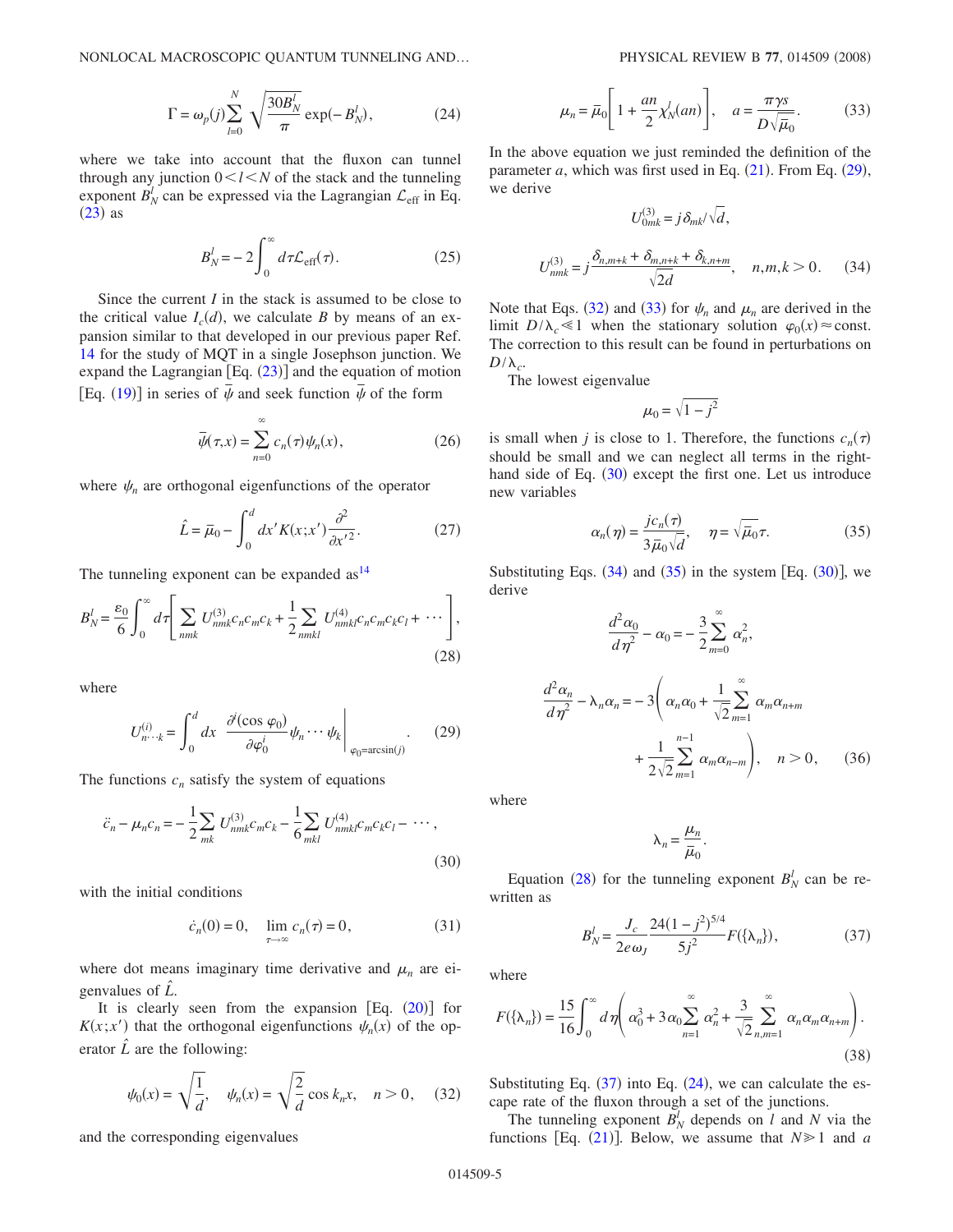<span id="page-5-0"></span> $\sim$  1. In this case, the functions  $\chi_N^l(an) \cong 1$  and  $B_N^l \cong B$  for all *l* with the exception of *l*=0 and *l*=*N*. Neglecting these two contributions to tunneling, we derive

$$
\Gamma \cong N\omega_J \sqrt{\frac{30\bar{\mu}_0 B}{\pi}} \exp(-B). \tag{39}
$$

Under the conditions considered here, we get from Eq. ([33](#page-4-2)),

$$
\lambda_n = 1 + \frac{an}{2}.
$$

Therefore, the function  $F(\{\lambda_n\})$  depends only on the single parameter *a*, that is,  $F(\{\lambda_n\}) = F(a)$ .

Note that Eq.  $(39)$  $(39)$  $(39)$  for  $\Gamma$  is derived here in the limit N  $\geq 1$ . To find the dependence  $\Gamma(N)$ , we should solve numerically the problem for each contact  $0 \le l \le N$  and perform the summation according to Eq.  $(24)$  $(24)$  $(24)$ . However, the result of such a procedure is qualitatively the same, as shown in Fig. 1 in Ref. [9.](#page-8-2)

The analysis of the equation system  $[Eq. (36)]$  $[Eq. (36)]$  $[Eq. (36)]$  shows that for any  $\eta$ , we have  $\alpha_0(\eta) > \alpha_1(\eta) > \alpha_2(\eta) > \cdots$ . Therefore, for a given accuracy, we can consider only the first  $n_0$  equa-tions of the system [Eq. ([36](#page-4-9))], taking  $\alpha_n = 0$  for  $n \ge n_0$ . This closed system of equations is solved numerically. The number of equations that we should take into account depends on of *a*: the smaller the *a*, the larger the  $n_0$ . The analysis also shows that there exists a critical value  $a_c = 2.5$  or a critical value of the junction's width,

$$
D_c = \frac{2\pi\gamma s}{5(1-j^2)^{1/4}}.\tag{40}
$$

If  $D < D_c$ , all the solutions of Eqs. ([36](#page-4-9)), except  $\alpha_0(\eta)$ , are explicitly equal to zero. In this case,  $F \equiv 1$  and the tunneling exponent in Eq.  $(37)$  $(37)$  $(37)$  coincides with calculated under the approximation of the fluxon tunneling by the tunneling of a single quantum particle in the effective potential well.<sup>5,[16](#page-8-8)</sup> Using for an estimate  $\gamma$ =300–500, *s*=1.5 nm (characteristic for  $Bi_2Sr_2CaCu_2O_{8+\delta}$ , we find that  $D_c \approx 1 \mu m$ .

The function  $\Gamma(D)$  is shown in Fig. [1](#page-5-1) by the red solid line. This dependence is calculated by means of the numerical procedure described above. In our calculations, we used the parameters of the  $Bi_2Sr_2CaCu_2O_{8+\delta}$  sample US1 from Ref. [5.](#page-7-4) The same figure shows the curve  $\Gamma(D)$  calculated using the quantum particle approach [Eq.  $(39)$  $(39)$  $(39)$  with  $F=1$  in Eq.  $(37)$  $(37)$  $(37)$ for the tunneling exponent  $B_N^l$ . It follows from Fig. [1](#page-5-1) that the difference between the particle and field approaches becomes significant if *D* exceeds of about  $1.3-1.4 \mu$ m.

The dependence of the escape rate  $\Gamma$  on the dimensionless current  $j$ , calculated using Eq.  $(39)$  $(39)$  $(39)$  and the numerical procedure described above, is shown in Fig. [2.](#page-5-2) The calculations were performed for two  $Bi_2Sr_2CaCu_2O_{8+\delta}$  samples described in Ref. [5.](#page-7-4) The only adjustable parameter is the product  $\gamma s$ , which is about 400–800 nm for  $Bi_2Sr_2CaCu_2O_{8+\delta}$ . We used the value 525 nm (corresponding to  $\gamma = 350$ ) for both samples. It is seen from Fig. [2](#page-5-2) that the agreement between the calculated and measured value of  $\Gamma$  is quite good. Small

<span id="page-5-1"></span>

FIG. 1. (Color online) The escape rate  $\Gamma$  versus sample's width  $D$ : the red solid curve is numerically calculated using formula  $(39)$  $(39)$  $(39)$ for the sample US1 from Ref. [5.](#page-7-4) The dashed blue line corresponds to the particle tunneling approximation. The parameters  $\omega_j$ ,  $J_c$ , and *D* are taken from the Table I in Ref. [5.](#page-7-4) The anisotropy coefficient  $\gamma$ and interlayer distance *s* were chosen as  $\gamma = 350$  and  $s = 1.5$  nm. The red point  $D \approx 2 \mu m$  indicates the experimental result (Ref. [5](#page-7-4)).

discrepancies can be attributed to either a violation of the semiclassical approximation or to the two-dimensional nature of the tunneling fluxon.

If  $D > D_c$ ,  $\alpha_n(\eta) \neq 0$  for  $n > 0$  and, for a given accuracy, we should consider  $n_0$  number of equations in the system [Eq.  $(36)$  $(36)$  $(36)$ ]. The tunneling of the fluxon in this case is similar

<span id="page-5-2"></span>

FIG. 2. (Color online) The escape rate  $\Gamma$  versus dimensionless current  $j = J/J_c$ : red points (on the left) are for the experiment on the  $Bi_2Sr_2CaCu_2O_{8+\delta}$  sample US1 and blue points (on the right) are for the sample US4 from Ref. [5;](#page-7-4) red and blue solid curves are numerically calculated using formula  $(39)$  $(39)$  $(39)$  for the samples US1 and US4, respectively. The parameters  $\omega_J$ ,  $J_c$ , and  $D$  are taken from Table I in Ref. [5;](#page-7-4) the anisotropy coefficient and interlayer distance were chosen as  $\gamma$ =350 and  $s$ =1.5 nm. Dashed red and dashed blue lines are obtained using Eq.  $(39)$  $(39)$  $(39)$  and the analytical formula Eq.  $(49)$  $(49)$  $(49)$  with  $C=0.45$  to calculate *B* for the same samples. The value of gamma for the blue curve is the same as used for numerical calculations, while  $\gamma$ =455 for the red curve.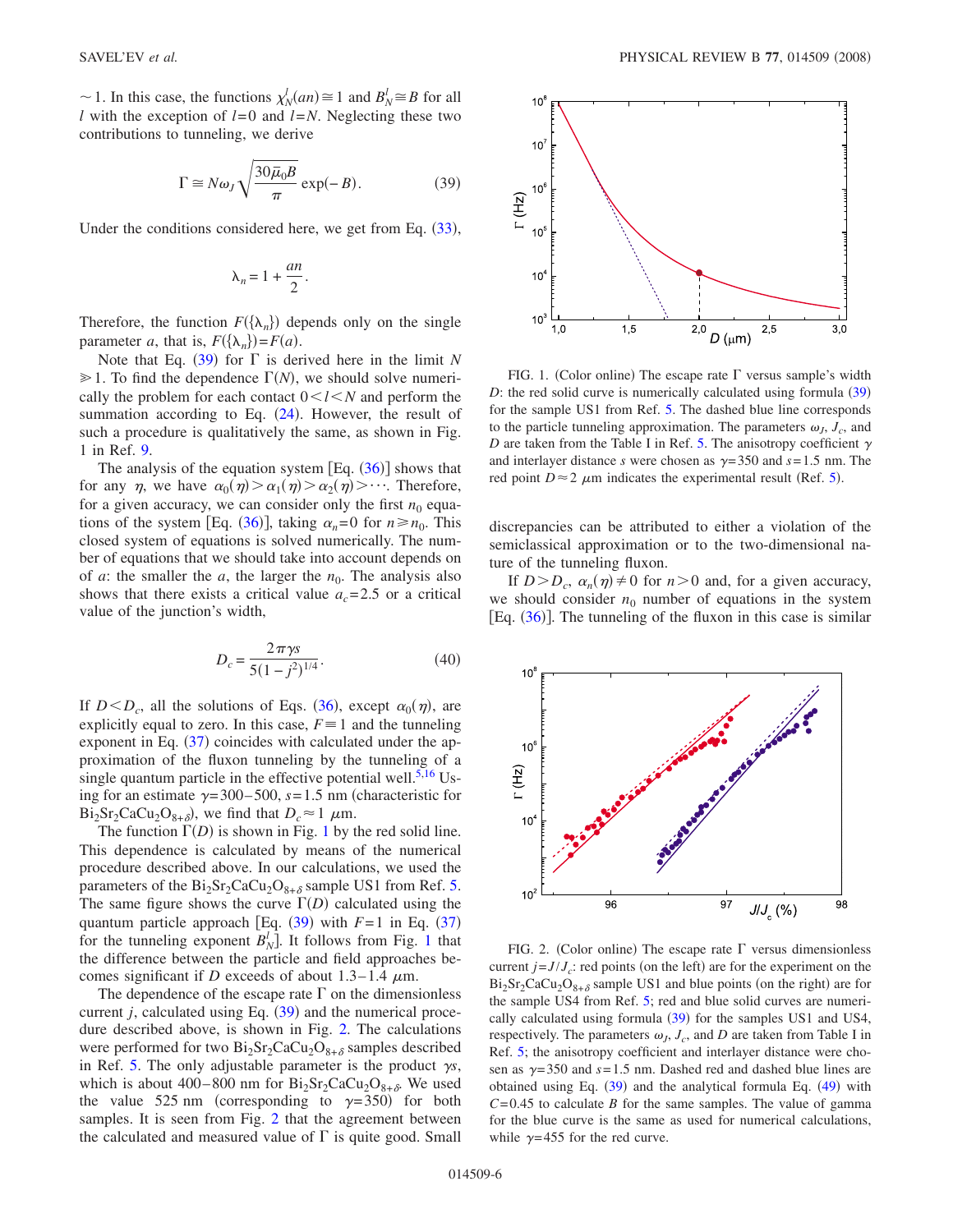<span id="page-6-0"></span>

FIG. 3. (Color online) The spatial profile of tunneling fluxon at different values of the imaginary time  $\tau$ . For the curves from bottom to top,  $\eta = \sqrt{\tilde{\mu}_0} \tau = -1.6$ ,  $\eta = -1$ , and  $\eta = 0$ ; *j*=0.96, *ys*/*D*=0.22.

to the tunneling of a quantum particle in  $n_0$  dimensions, where  $\alpha_n$  play the role of the particle coordinates in  $n_0$  dimensional space. The field

$$
\overline{\psi}(\tau, x) = \frac{3\overline{\mu}_0\sqrt{d}}{j} \sum_n \alpha_n(\sqrt{\overline{\mu}_0}\tau) \psi_n(x)
$$

is strongly inhomogeneous. In Fig. [3,](#page-6-0) we show the spatial profile  $\bar{\psi}(\tau, x)$  of the tunneling fluxon, calculated numerically for different values of the imaginary time  $\tau$ , which changes from  $-\infty$  to zero. The maximum value of  $\bar{\psi}$  increases monotonically with  $\tau$ , while its characteristic size remains practically constant. This analysis shows that the characteristic size of the fluxon is about  $aD \sim \gamma s$ , as it was mentioned above.

### **C. Analytical approach**

In this section, we obtain a simple analytical formula for calculating the tunneling exponent  $B_N^l$  in a stack of Josephson junctions. For this purpose, we reduce the problem of field tunneling to the tunneling of a quantum particle. However, in contrast to the usual approach, we take into account the spatial variation of the gauge-invariant phase difference  $\varphi$  when deriving the effective potential U. In some aspects, the proposed procedure is similar to the method used in Ref. [9.](#page-8-2) However, here, we use more accurate approximations, which are based on the exact mathematical treatment of the problem presented in the previous sections. We consider here only the case  $D \ll \lambda_c$ .

We now change from imaginary  $\tau$  to real time  $t$  in Eq.  $(19)$  $(19)$  $(19)$ , for the classical field dynamics, and rewrite it in the form

<span id="page-6-1"></span>
$$
\frac{\partial^2 \overline{\psi}}{\partial t^2} + \sqrt{1 - j^2} \overline{\psi} - j \frac{\overline{\psi}^2}{2} = \int_0^d dx' K(x; x') \frac{\partial^2 \overline{\psi}(t, x')}{\partial x'^2}.
$$
 (41)

According to the numerical result shown in Fig. [3,](#page-6-0) the value  $\bar{\psi}(t, x)$  can be approximately presented as a product  $\overline{\psi}(t,x) \approx f(x)r(t)$ . Following this approach, we seek a realtime solution of Eq. ([41](#page-6-1)) in the form  $\overline{\psi}(t,x) = f(x)r(t)$ , where  $df/dx = 0$  at  $x = 0, d$ . We normalize the function  $f(x)$ ,

$$
\int_0^d dx f^2(x) = 1.
$$
 (42)

We substitute  $\overline{\psi} = f(x)r(t)$  in Eq. ([41](#page-6-1)); then, we multiply both sides of this equation by *f* and integrate along the junction. As a result, we obtain the equation of motion for some hypothetical particle with coordinate  $r(t)$ , which can be written in the form

<span id="page-6-2"></span>
$$
\frac{d^2r}{dt^2} + \bar{\mu}_0 r - \frac{jr^2}{2} \int_0^d dx f^3(x)
$$
  
=  $-r \int_0^d dx \int_0^d dx' \frac{df(x)}{dx} P(x; x') \frac{df(x')}{dx'},$  (43)

where the new kernel  $P(x; x')$  is expressed through the kernel  $K(x; x')$  [Eq. ([20](#page-3-6))]. Under the approximation considered here  $(D \le \lambda_c$  and  $N \ge 1$ ,  $a \sim 1$ ), we derive the explicit analytical formula for  $P(x; x')$ ,

$$
P(x; x') = \frac{\gamma s \sqrt{\overline{\mu}_0}}{2\pi\lambda_c} \ln \left[ \frac{\sin \left[ \frac{\pi(x+x')}{2d} \right]}{\sin \left[ \frac{\pi(x-x')}{2d} \right]} \right].
$$
 (44)

We approximate  $f(x)$  by a step function

$$
f(x) = \frac{1}{\sqrt{x_0}} \theta(x_0 - x). \tag{45}
$$

Substituting this function in Eq.  $(43)$  $(43)$  $(43)$  and performing integration, we see that the term in the right-hand side of this equation has a logarithmic singularity since  $\partial f / \partial x = -\delta(x)$  $-x_0$ / $\sqrt{x_0}$ . To cut off this singularity, we take into account that the characteristic scale of change of the phase  $\bar{\psi}$  in the stack of Josephson junctions is  $\gamma s$ .<sup>[17](#page-8-9)</sup> Thus, performing integration, we put  $|x-x'|=C\gamma s$  at  $x' \rightarrow x$ , where *C* is a constant of the order of unity. Therefore, we obtain the equation of motion for the effective particle in the form  $d^2r/dt^2 =$  $-\frac{\partial U(r)}{\partial r}$ , where the effective potential  $U(r)$  can be written as

$$
U(r) = \frac{jr^2}{6\sqrt{x_0}}(r_0 - r),
$$

$$
r_0 = \frac{3\sqrt{x_0}}{j} \left[ \overline{\mu}_0 + \frac{\gamma s \sqrt{\overline{\mu}_0}}{2\pi \lambda_c x_0} \ln\left(\frac{2D}{C\pi \gamma s}\right) \right].
$$
 (46)

Here, we neglect the small term in the kernel  $\alpha \ln |\sin \pi(x)|$ +*x*')/2*d*]. Consequently,  $P(x; x') \approx P(x-x')$ , as was assumed for the corresponding kernel in Ref. [9.](#page-8-2)

The tunneling exponent for the effective particle in the potential  $U(r)$  in a semiclassical approximation reads<sup>12</sup>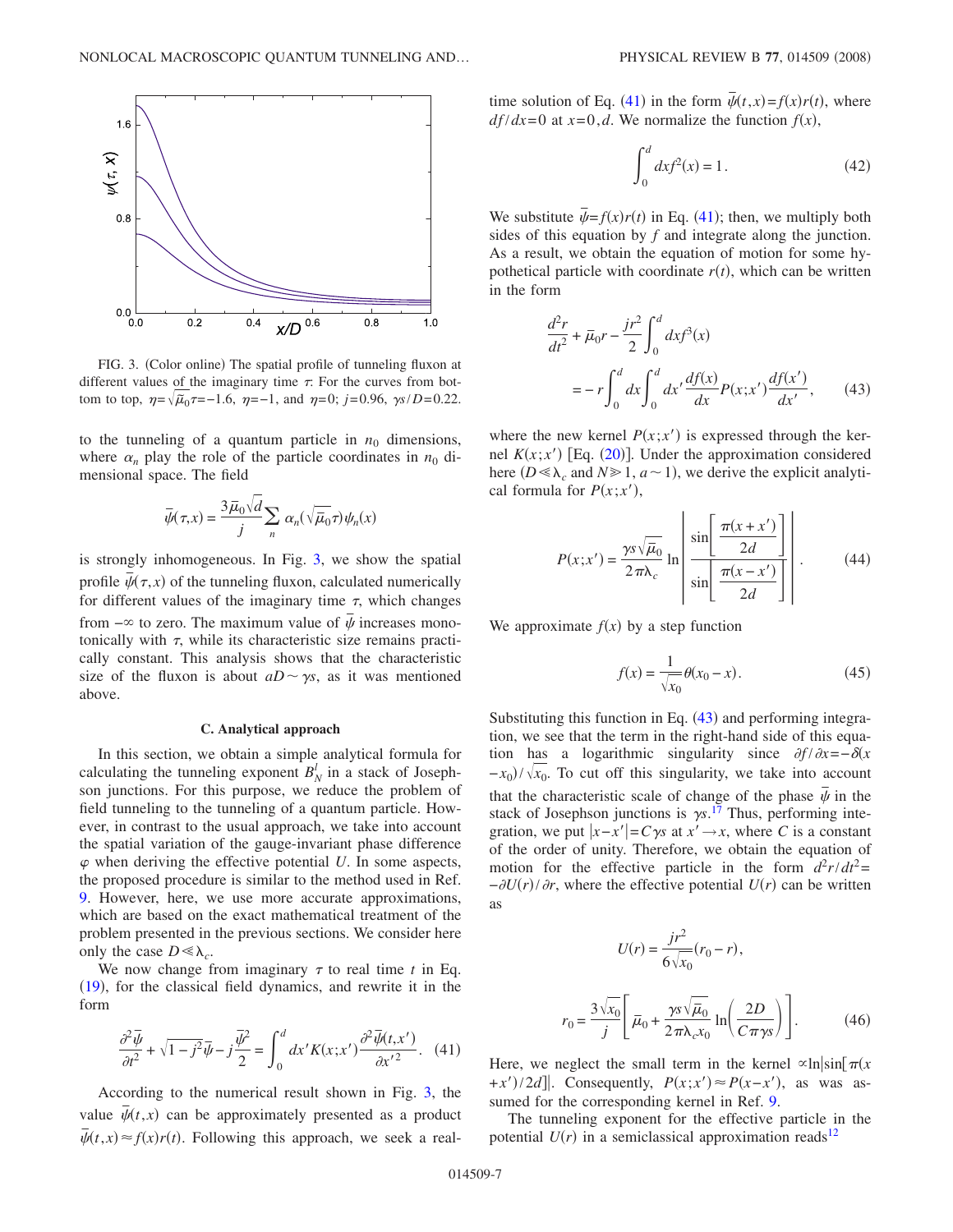$$
B = 2\varepsilon_0 \int_0^{r_0} \sqrt{2U(r)} dr.
$$
 (47)

Performing an integration, we obtain

$$
B_N^l = \frac{24\varepsilon_0 x_0}{5j^2} \left[ \overline{\mu}_0 + \frac{\gamma s \sqrt{\overline{\mu}_0}}{2\pi\lambda_c x_0} \ln \left( \frac{2D}{C\pi\gamma s} \right) \right]^{5/2} . \tag{48}
$$

The optimal value for the tunneling of the fluxon is found from the condition of minimum of *B*:  $d\frac{B}{dx_0} = 0$ , that optimizes the shape or  $x$ -dependence of the tunneling flexor (see also animations at http://dml.riken.go.jpMQT/mqt.swf. Thus, finally, we derive

$$
B_N^l = \sqrt{\frac{5}{3}} \frac{5J_c}{e\omega_J} \left(\frac{1-j^2}{j^2}\right) \frac{\gamma s}{\pi D} \ln \left(\frac{2D}{C\pi \gamma s}\right). \tag{49}
$$

<span id="page-7-6"></span>The result obtained is qualitatively similar to the formula for *B* presented in Ref. [9.](#page-8-2) We should emphasize, however, that this analytical expression is obtained in the limit  $N \geq 1$ , while the approximation for the escape probability derived in Ref. [9](#page-8-2) allows to describe the dependence of  $\Gamma$  on the number of the layers *N*. In the limit  $N \ge 1$ , these approximations practically coincide for usual parameters of layered superconductors. The dependence of  $\Gamma$  on *j*, calculated by means of Eqs. ([39](#page-5-0)) and ([49](#page-7-6)), is shown by dashed lines in Fig. [2.](#page-5-2) Calculating these curves, we use  $\gamma$  and *C* as adjustable parameters. Note that the analytical approach is appropriate to estimate the value of  $\ln \Gamma$ . However, the numerical results are much more accurate.

### **IV. CONCLUSIONS**

We developed a quantum field Lagrangian approach for two different quantum effects in the layered superconductors. First, we derive the theory of quantum JPWs, which predicts the existence of two types of bosonic elementary excitations, a heavy JPW and a lighter one. Second, we develop a quantitative theory of MQT in stacks of Josephson junctions, which allows to quantitatively describe this effect and agrees well with the experimental observations. We also derive a simple analytical formula for estimation of the MQT escape rate in stacks of Josephson junctions. The proposed numerical approach can also be used to describe quantum tunneling in Josephson junction  $\arrows$  as well as in electromechanical<sup>19</sup> and magnetic<sup>20</sup> systems, where the "particle approximation" can be invalid. We stress that the quantum field theory approach predicts an enhancement of the tunneling probability by taking into account the coordinate dependence of the tunneling field. The optimal spatial configuration of the field gives rise to the lowering of the effective potential barrier. In contrast to particle approximation, quantum field theory approach allows an adequate understanding of the observed giant MQT effect in the layered superconductors $4.5$  due to the nonlocal electrodynamics of such a media.

A similar approach can also be used to estimate the crossover temperature from the thermal to the quantum regime. $2^{1,22}$  $2^{1,22}$  $2^{1,22}$  Finally, computer animations illustrating some of the effects studied here can be found in Ref. [23.](#page-8-15)

### **ACKNOWLEDGMENTS**

We gratefully acknowledge partial support from the National Security Agency (NSA), Laboratory Physical Science (LPS), Army Research Office (ARO), National Science Foundation (NSF) Grant No. EIA-0130383, Core-to-Core (CTC) program supported by the Japan Society for the Promotion of Science (JSPS), JSPS-Russian Foundation for Basic Research (RFBR) 06-02-91200, and RFBR 06-02-16691. S.S. acknowledges support from the Ministry of Science, Culture and Sports of Japan via the Grant-in Aid for Young Scientists No. 18740224, the EPSRC via Nos. EP/ D072581/1 and EP/F005482/1, and ESF networkprogramme "Arrays of Quantum Dots and Josephson Junctions." We acknowledge J. Keller for fruitful discussions.

<span id="page-7-0"></span><sup>1</sup>R. Kleiner, F. Steinmeyer, G. Kunkel, and P. Müller, Phys. Rev. Lett. 68, 2394 (1992); G. Hechtfischer, R. Kleiner, A. V. Ustinov, and P. Müller, *ibid.* **79**, 1365 (1997); E. Goldobin, A. Wallraff, N. Thyssen, and A. V. Ustinov, Phys. Rev. B **57**, 130 (1998); J. Zitzmann, A. V. Ustinov, M. Levitchev, and S. Sakai, ibid. 66, 064527 (2002); M. Tachiki, M. Iizuka, K. Minami, S. Tejima, and H. Nakamura, *ibid.* **71**, 134515 (2005); D. R. Gulevich and F. V. Kusmartsev Phys. Rev. Lett. 97, 017004 (2006).

- <span id="page-7-1"></span>2S. Savel'ev, V. Yampolskii, A. Rakhmanov, and F. Nori, Phys. Rev. B 72, 144515 (2005); Physica C 437-438, 281 (2006); Physica C 445, 175 (2006).
- <span id="page-7-2"></span><sup>3</sup> S. Savel'ev *et al.*, Phys. Rev. Lett. **94**, 157004 (2005); Phys. Rev. B 74, 184512 (2006); Physica C 445, 180 (2006); Phys. Rev. Lett. 95, 187002 (2005); Nat. Phys. 2, 521 (2006); Phys. Rev. B **75**, 184503 (2007); V. A. Yampol'skii *et al.*, Phys. Rev. B **76**, 224504 (2007); V. A. Yampol'skii et al., Phys. Rev. B 75, 014527 (2007); H. Susanto, E. Goldobin, D. Koelle, R. Kleiner,

and S. A. van Gils, Phys. Rev. B 71, 174510 (2005).

- <span id="page-7-3"></span>4K. Inomata, S. Sato, Koji Nakajima, A. Tanaka, Y. Takano, H. B. Wang, M. Nagao, H. Hatano, and S. Kawabata, Phys. Rev. Lett. 95, 107005 (2005); T. Bauch, F. Lombardi, F. Tafuri, A. Barone, G. Rotoli, P. Delsing, and T. Claeson, *ibid.* **94**, 087003 (2005); T. Bauch, T. Lindstrom, F. Tafuri, G. Rotoli, Per Delsing, T. Claeson, and F. Lombardi, Science 311, 57 (2006).
- <span id="page-7-4"></span>5X. Y. Jin, J. Lisenfeld, Y. Koval, A. Lukashenko, A. V. Ustinov, and P. Müller, Phys. Rev. Lett. **96**, 177003 (2006).
- <span id="page-7-5"></span><sup>6</sup> J. M. Martinis, S. Nam, J. Aumentado, and C. Urbina, Phys. Rev. Lett. 89, 117901 (2002); J. Q. You and F. Nori, Phys. Today 58(11), 42 (2005); R. McDermott, R. W. Simmonds, M. Steffen, K. B. Cooper, K. Cicak, K. D. Osborn, S. Oh, D. P. Pappas, and J. M. Martinis, Science 307, 1299 (2005); A. J. Berkley, H. Xu, R. C. Ramos, M. A. Gubrud, F. W. Strauch, P. R. Johnson, J. R. Anderson, A. J. Dragt, C. J. Lobb, and F. C. Wellstood, *ibid.* 300, 1548 (2003).